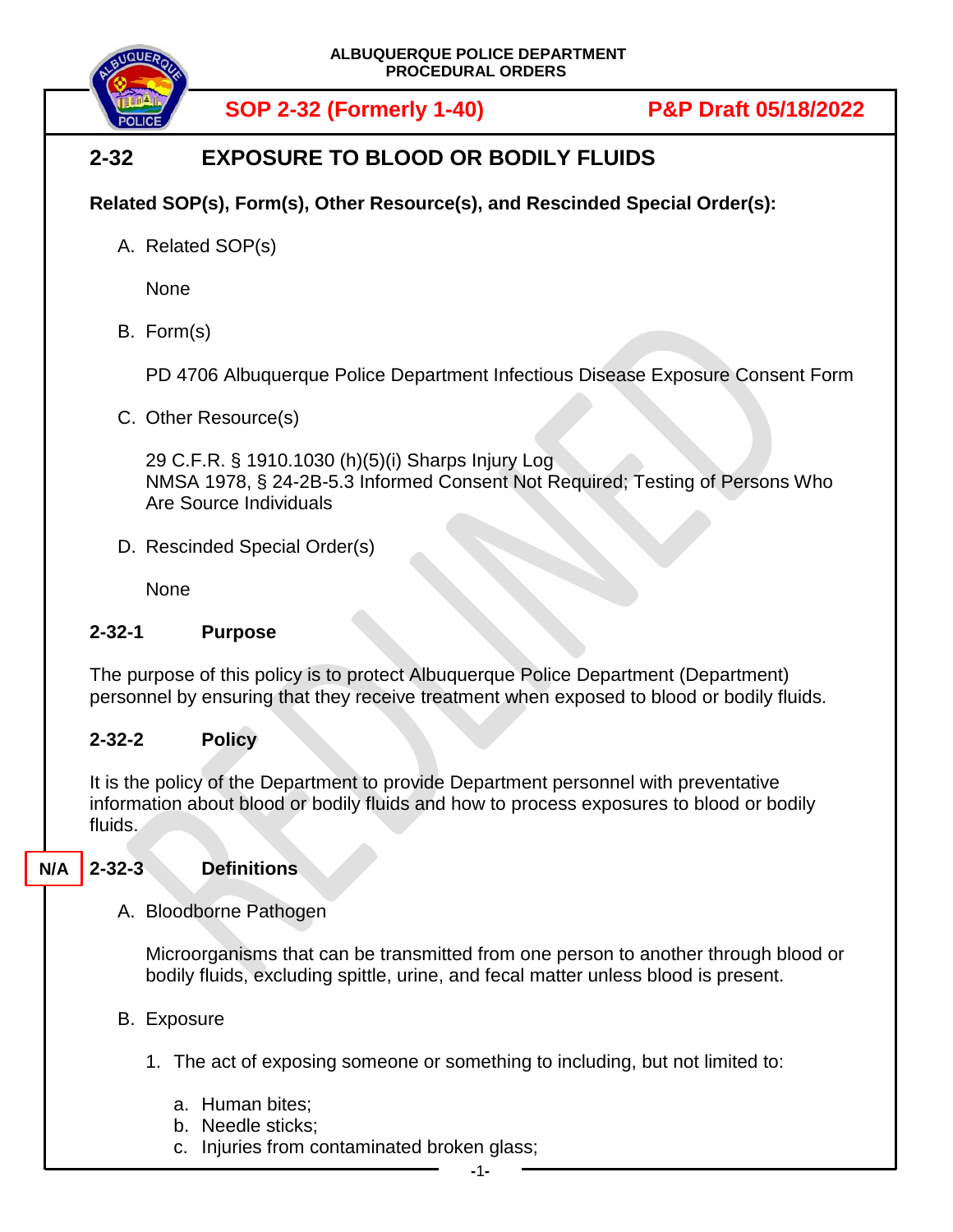| ALBUQUERQUE POLICE DEPARTMENT<br><b>PROCEDURAL ORDERS</b> |                                         |                                                                                                                                                                                                                                                                                                                                                                                                                                                                                                                                               |                                 |  |
|-----------------------------------------------------------|-----------------------------------------|-----------------------------------------------------------------------------------------------------------------------------------------------------------------------------------------------------------------------------------------------------------------------------------------------------------------------------------------------------------------------------------------------------------------------------------------------------------------------------------------------------------------------------------------------|---------------------------------|--|
|                                                           |                                         | <b>SOP 2-32 (Formerly 1-40)</b>                                                                                                                                                                                                                                                                                                                                                                                                                                                                                                               | <b>P&amp;P Draft 05/18/2022</b> |  |
|                                                           | f.<br>q.                                | d. Blood or bodily fluids contacting the skin with unhealed cuts/injuries;<br>e. Blood or bodily fluid splashes in the eyes, nose, or mouth;<br>Incurring injuries while subduing a bleeding subject; and<br>Rescue or first responder procedures that are given to accident or injured<br>victims.                                                                                                                                                                                                                                           |                                 |  |
| C. Source Person                                          |                                         |                                                                                                                                                                                                                                                                                                                                                                                                                                                                                                                                               |                                 |  |
|                                                           |                                         | Any person who transfers blood or bodily fluid(s) by any means to Department<br>personnel.                                                                                                                                                                                                                                                                                                                                                                                                                                                    |                                 |  |
|                                                           |                                         | D. Universal Precautions                                                                                                                                                                                                                                                                                                                                                                                                                                                                                                                      |                                 |  |
|                                                           |                                         | The practice in medicine of avoiding contact with patients' bodily fluids by means of<br>the wearing of non-porous articles, such as medical gloves, goggles, and face shields.                                                                                                                                                                                                                                                                                                                                                               |                                 |  |
| $2 - 32 - 4$                                              |                                         | <b>Procedures</b>                                                                                                                                                                                                                                                                                                                                                                                                                                                                                                                             |                                 |  |
|                                                           |                                         | A. Contact with Communicable Diseases                                                                                                                                                                                                                                                                                                                                                                                                                                                                                                         |                                 |  |
| N/A                                                       |                                         | 1. It is possible that in the course of their duty, Department personnel will come into<br>physical contact with individuals infected with communicable diseases.                                                                                                                                                                                                                                                                                                                                                                             |                                 |  |
|                                                           |                                         | 2. Department personnel are always encouraged to use personal protective<br>equipment (PPE) when contacting all individuals and shall follow universal<br>precautions including:                                                                                                                                                                                                                                                                                                                                                              |                                 |  |
|                                                           |                                         | a. Wearing surgical gloves if there is a possibility of direct contact with a person or<br>contamination from bodily fluid(s), especially blood;<br>b. Washing their hands as soon after contact as possible or cleaning and<br>disinfecting contaminated skin with hand sanitizer;<br>c. If clothing is contaminated, cleaning it with hot water and dry on high heat (130<br>degrees).                                                                                                                                                      |                                 |  |
|                                                           |                                         | Department personnel shall clean equipment with an anti-bacterial cleaner<br>or a 1:10 chlorine/bleach/water solution.                                                                                                                                                                                                                                                                                                                                                                                                                        |                                 |  |
|                                                           | 3. Exposure to Blood or Bodily Fluid(s) |                                                                                                                                                                                                                                                                                                                                                                                                                                                                                                                                               |                                 |  |
|                                                           |                                         | a. If blood or bodily fluid(s) from a source person have penetrated the skin or<br>mucus membranes, such as the eyes, nose, or mouth of Department personnel,<br>the employee shall notify their immediate supervisor immediately.<br>b. The supervisor or the employee shall call MedCor (1-800-775-5866) and the<br>Safety Officer (505-850-4511). Both are available twenty-four (24) hours a day,<br>seven (7) days per week.<br>c. The MedCor nurse will determine the employee's exposure risk and advise<br>them of medical treatment. |                                 |  |
|                                                           |                                         |                                                                                                                                                                                                                                                                                                                                                                                                                                                                                                                                               |                                 |  |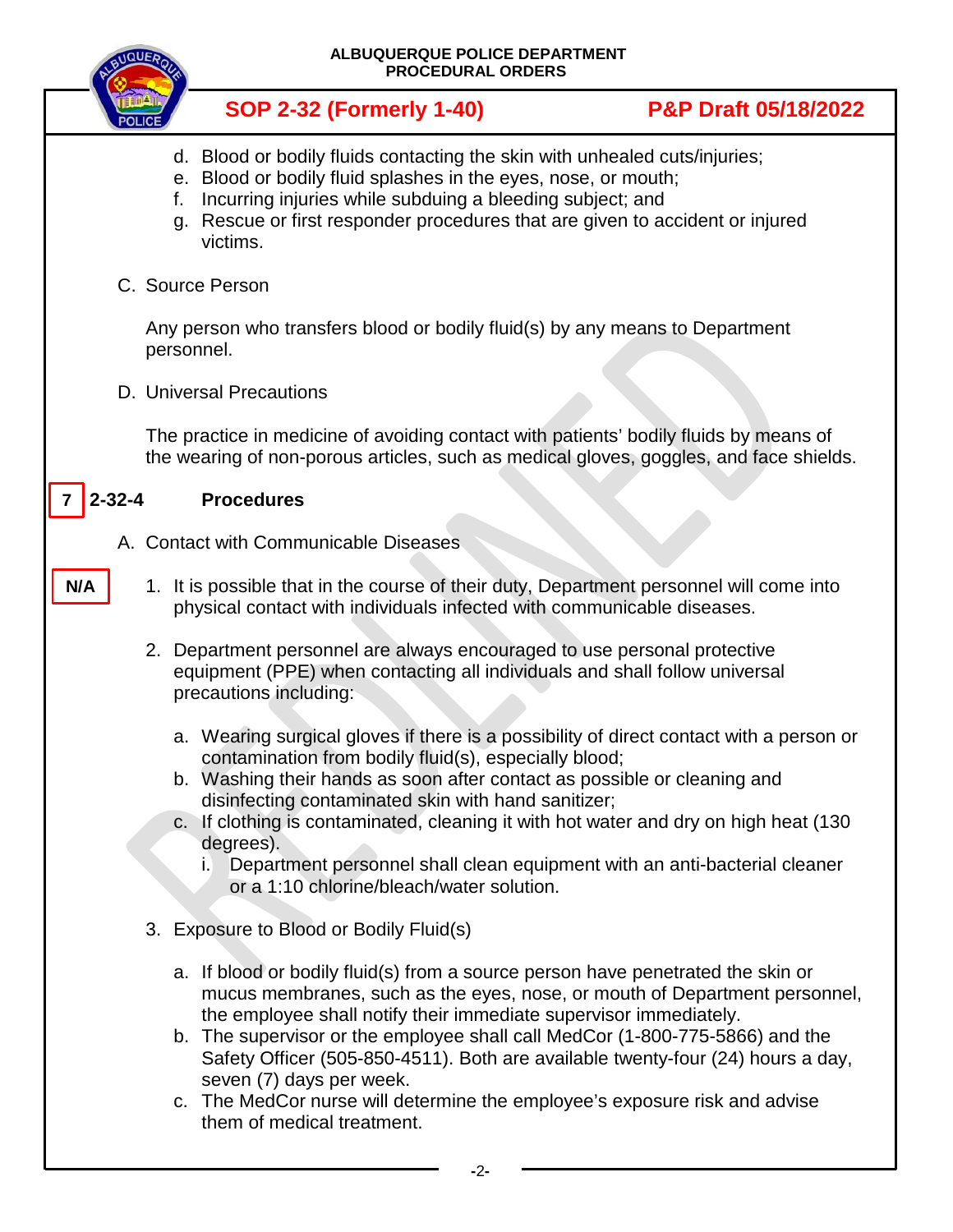**ALBUQUERQUE POLICE DEPARTMENT PROCEDURAL ORDERS**



# **SOP 2-32 (Formerly 1-40) P&P Draft 05/18/2022**

- d. The supervisor of the employee or the employee who was exposed to blood or bodily fluid(s) from a source person who has been admitted into a medical facility or is incarcerated at the Metropolitan Detention Center (MDC) or any other detention facility shall notify the Safety Officer with the status and location of the source person.
	- i. If the source person is not incarcerated at MDC or another detention facility, the employee's supervisor or the employee who was exposed to blood or bodily fluid(s) shall notify the Safety Officer of the source person's location and physical status.
- e. The Safety Officer shall:
	- i. Collect information about the source person from whom a blood sample shall be drawn;
	- ii. Contact the source person to have them sign the Infectious Disease Exposure Consent Form; and
		- 1. If the source person refuses to consent, the Safety Officer shall contact the Office of the City Attorney to arrange for a court order, consistent with NMSA 1978, § 24-2B-5.3.
	- iii. If necessary, arrange for the source person to be transported to a local blood draw facility.
- f. Department personnel shall:
	- i. Follow the directives given by the MedCor nurse and Safety Officer;
	- ii. Follow up with the City of Albuquerque's Employee Health Center; and
	- iii. Provide to their immediate supervisor any medical documentation that authorizes them to return to work on the first business day following the exposure.
- B. Records Management

The Safety Officer shall maintain a log of bloodborne pathogen exposures to Department personnel, consistent with OSHA regulations (29 C.F.R. § 1910.1030 (h)(5)(i)).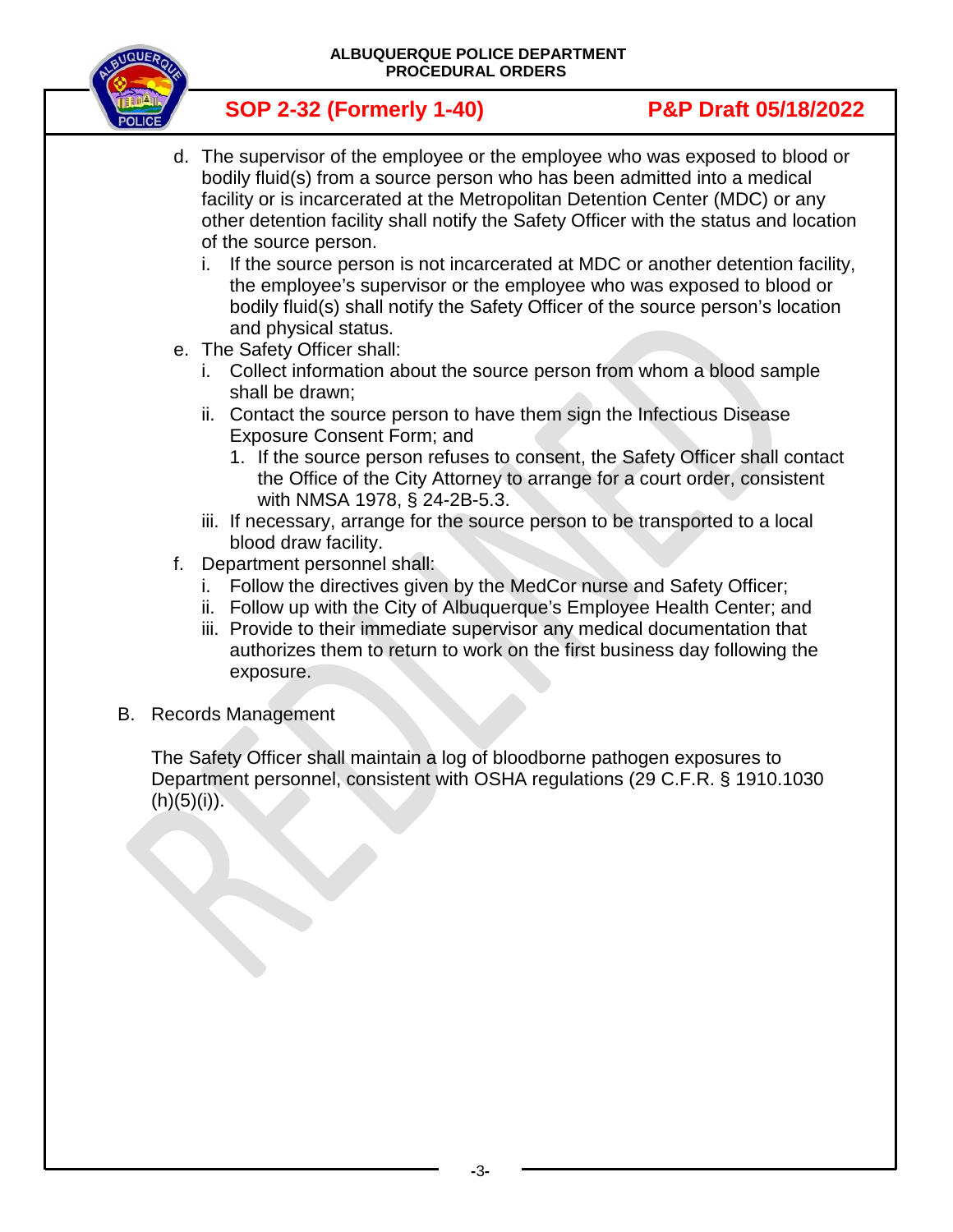

**SOP 2-32 (Formerly 1-40) P&P Draft 05/18/2022**

# **2-32 EXPOSURE TO BLOOD OR BODILY FLUIDS**

### **Related SOP(s), Form(s), Other Resource(s), and Rescinded Special Order(s):**

A. Related SOP(s)

None

B. Form(s)

PD 4706 Albuquerque Police Department Infectious Disease Exposure Consent Form

C. Other Resource(s)

#### 29 C.F.R. § 1910.1030 (h)(5)(i) Sharps Injury Log

NMSA 1978, § 24-2B-5.3 Informed Consent Not Required; Testing of Persons Who Are Source Individuals

D. Rescinded Special Order(s)

None

#### **2-32-1 Purpose**

The purpose of this policy is to facilitate protection and ensure that protect Albuquerque Police Department (Department) personnel by and ensuringe that they receive treatment when exposed to blood or bodily fluids.

#### **2-32-2 Policy**

It is the policy of the Department to provide Department personnel with preventative information about blood or bodily fluids and how to process exposures to blood or bodily fluids.

#### **2-32-3 Definitions N/A**

A. Bloodborne Pathogens

Microorganisms that can be transmitted from one person to another through blood or bodily fluids,. This does not include excluding spittle, urine, and fecal matter unless blood is present.

B. Exposures

1. The act of exposing someone or something to including, but not limited to:

a. Hhuman bites;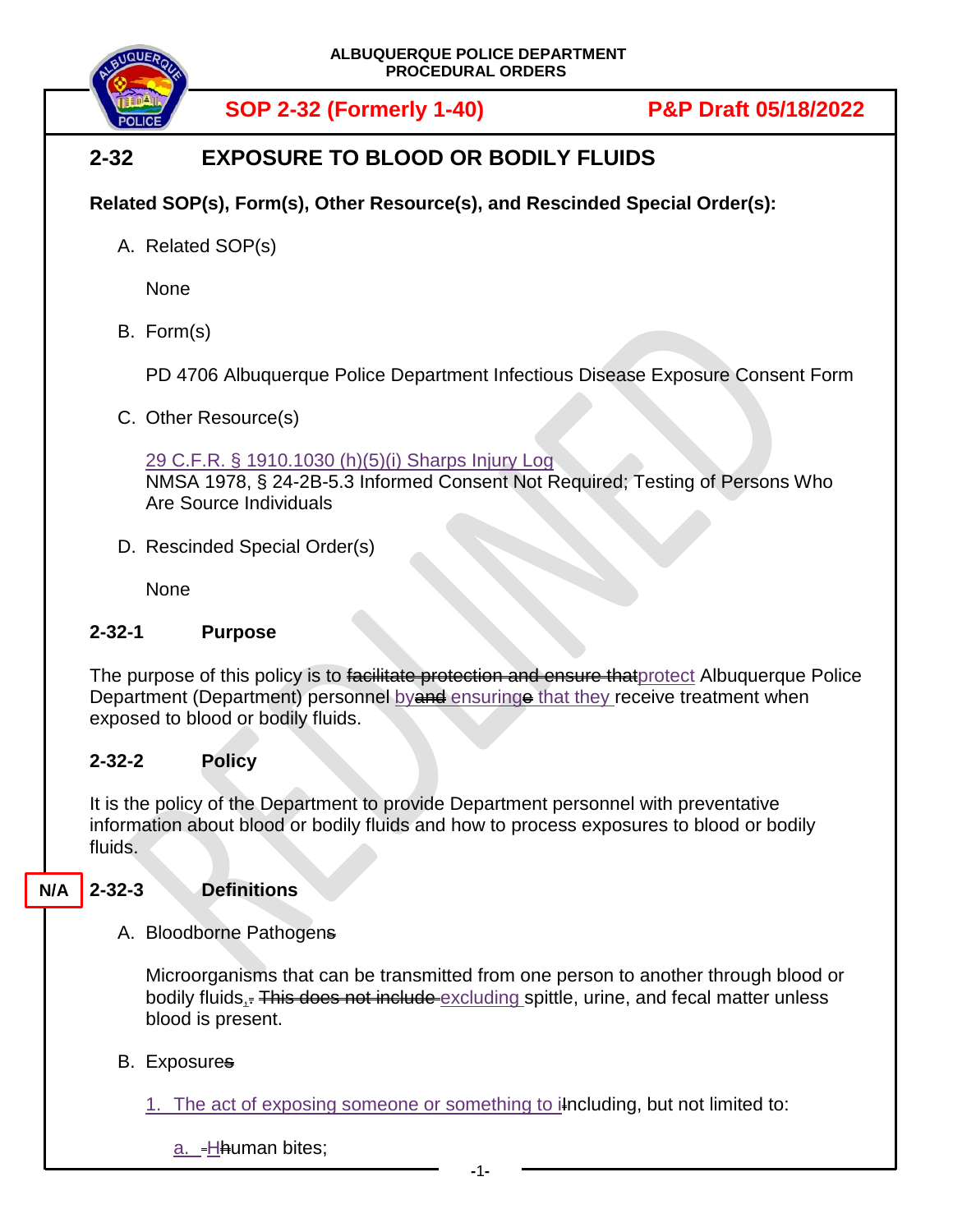**ALBUQUERQUE POLICE DEPARTMENT PROCEDURAL ORDERS**



**SOP 2-32 (Formerly 1-40) P&P Draft 05/18/2022**

- b. Nneedle sticks;
- c. Iinjuries from contaminated broken glass;
- d. Bblood or bodily fluids contacting the skin with unhealed cuts/injuries;
- e. Bblood or bodily fluid splashes in the eyes, nose, or mouth;
- f.  $=$   $\frac{1}{2}$  incurring injuries while subduing a bleeding subject; and
- g. Rescue or first responder procedures that are given to accident or injured victims.
- C. Source Person

Any person who transfers blood or bodily fluid(s) by any means to Department personnel.

# D. Universal Precautions

 $\epsilon$  The practice in medicine of avoiding contact with patients' bodily fluids by means of the wearing of non-porous articles, such as medical gloves, goggles, and face shields.

## **2-32-4 Procedures**

**7**

**N/A**

- A. Contact with Communicable Diseases
	- 1. It is possible that in the course of their duty, Department personnel will come into physical contact with individuals infected with communicable diseases.
		- 2. Department pPersonnel are always encouraged to use personal protective equipment (PPE) when contacting all individuals and shall follow universal precautions including:
			- a. Wearing surgical gloves if there is a possibility of direct contact with a person or contamination from bodily fluid(s), especially blood; and
			- b. Washing their hands as soon after contact as possible, or cleaning and disinfecting contaminated skin with hand sanitizer;  $\div$
			- i.c. If clothing is contaminated, Department personnel shall cClean cleaning elething it with hot water and dry on high heat (130 degrees). and ii. Department personnel shall celean equipment with an anti-bacterial cleaner or a 1:10 chlorine/bleach/water solution.
		- 3. Exposure to Blood or Bodily Fluid(s)
			- a. If blood or bodily fluid(s) from a source person have penetrated the skin or mucus membranes, such as the eyes, nose, or mouth of Department personnel, the employee shall notify their immediate supervisor immediately.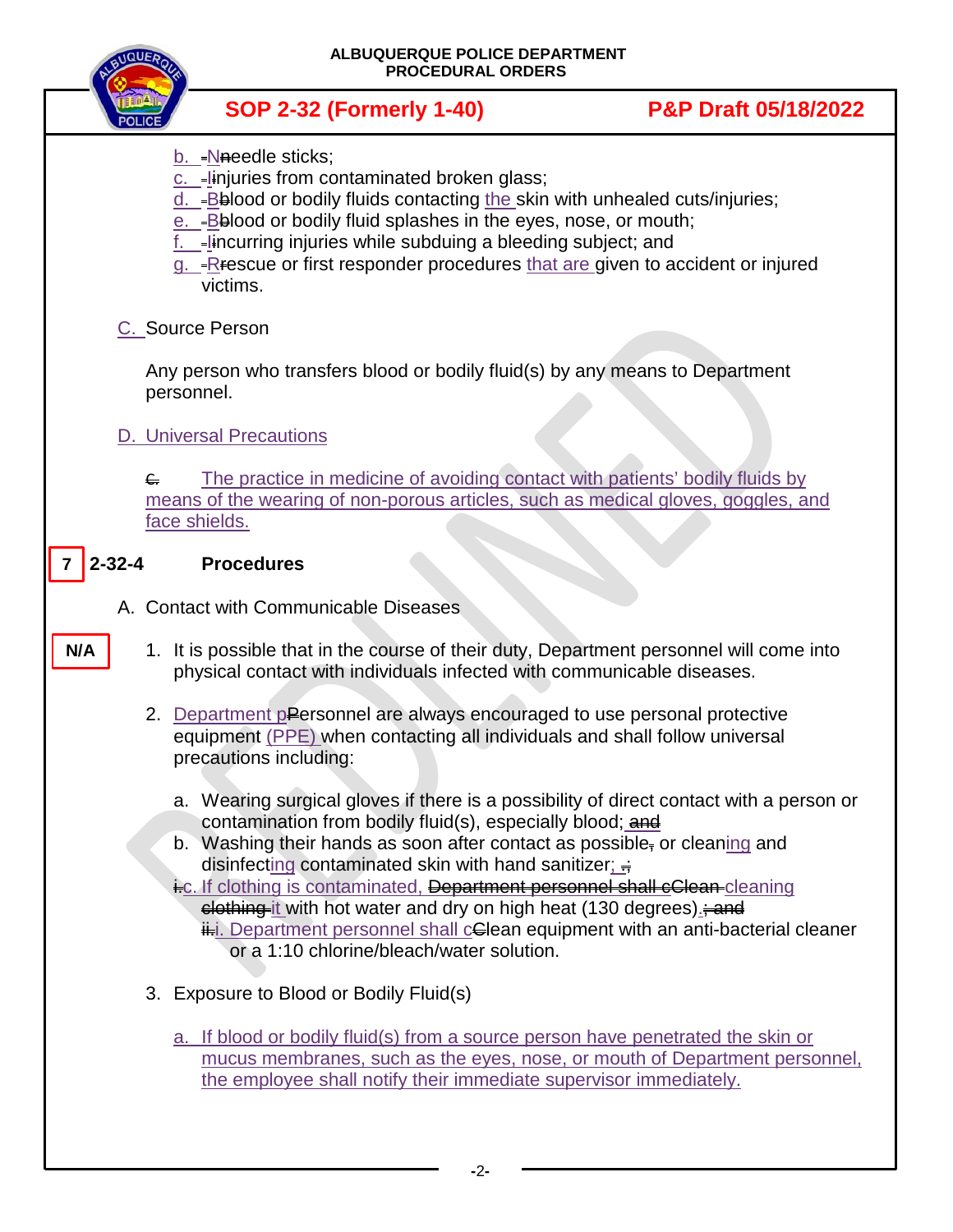**ALBUQUERQUE POLICE DEPARTMENT PROCEDURAL ORDERS**



**SOP 2-32 (Formerly 1-40) P&P Draft 05/18/2022**

- b. The supervisor or the employee shall call MedCor (1-800-775-5866) and the Safety Officer (505-850-4511). Both are available twenty-four (24) hours a day, seven (7) days per week.
- c. The MedCor nurse will determine the employee's exposure risk and advise them of medical treatment.
- d. The supervisor of the employee or the employee who was exposed to blood or bodily fluid(s) from a source person who has been admitted into a medical facility or is incarcerated at the Metropolitan Detention Center (MDC) or any other detention facility shall notify the Safety Officer with the status and location of the source person.
	- a. when the source person is incarcerated at the Metropolitan Detention Center (MDC) or other detention facilities.
	- $\ddot{\text{u}}$ . If the source person is not incarcerated at MDC or another detention facility, the exposed employee's supervisor or the employee who was exposed to blood or bodily fluid(s) shall notify the Safety Officer of the source person'sire location and physical status, and shall provide a phone number for the source person.
- b.e. The Safety Officer shall:
	- i. Collect information about the source person from whom a blood sample shall be drawn; and
	- ii. Contact the source person to have them sign the Infectious Disease Exposure Consent Form; and
		- 1. If the source person refuses to consent, the Safety Officer shall contact the Office of the City Attorney to arrange for a court order, consistent with NMSA 1978, § 24-2B-5.3.
	- If necessary, arrange for a transport of the source person to be transported to a local blood draw facility.
	- b. If blood or bodily fluid(s) from a source person have penetrated the skin or mucus membranes, such as the eyes, nose, or mouth of Department personnel, shall notify a supervisor shall be notified immediately.
	- iii.i. The supervisor shall call MedCor (1-800-775-5866) and the Safety Officer (505-850-4511). Both are available twenty-four (24) hours a day, seven (7) days per week.
	- ix-iii. The MedCor nurse will determine the employee's exposure risk and advise them of medical treatment.
- ef. Department personnel shall:
	- Follow the directives given by the MedCor nurse and Safety Officer; and
	- i. Follow up with the City of Albuquerque's Employee Health Center; and-
	- iii. Provide to their immediate supervisor Department personnel shall Bbring any medical documentation that related authorizes them to return to work to their treatment they received on the first business day following the exposure.
- B. Records Management